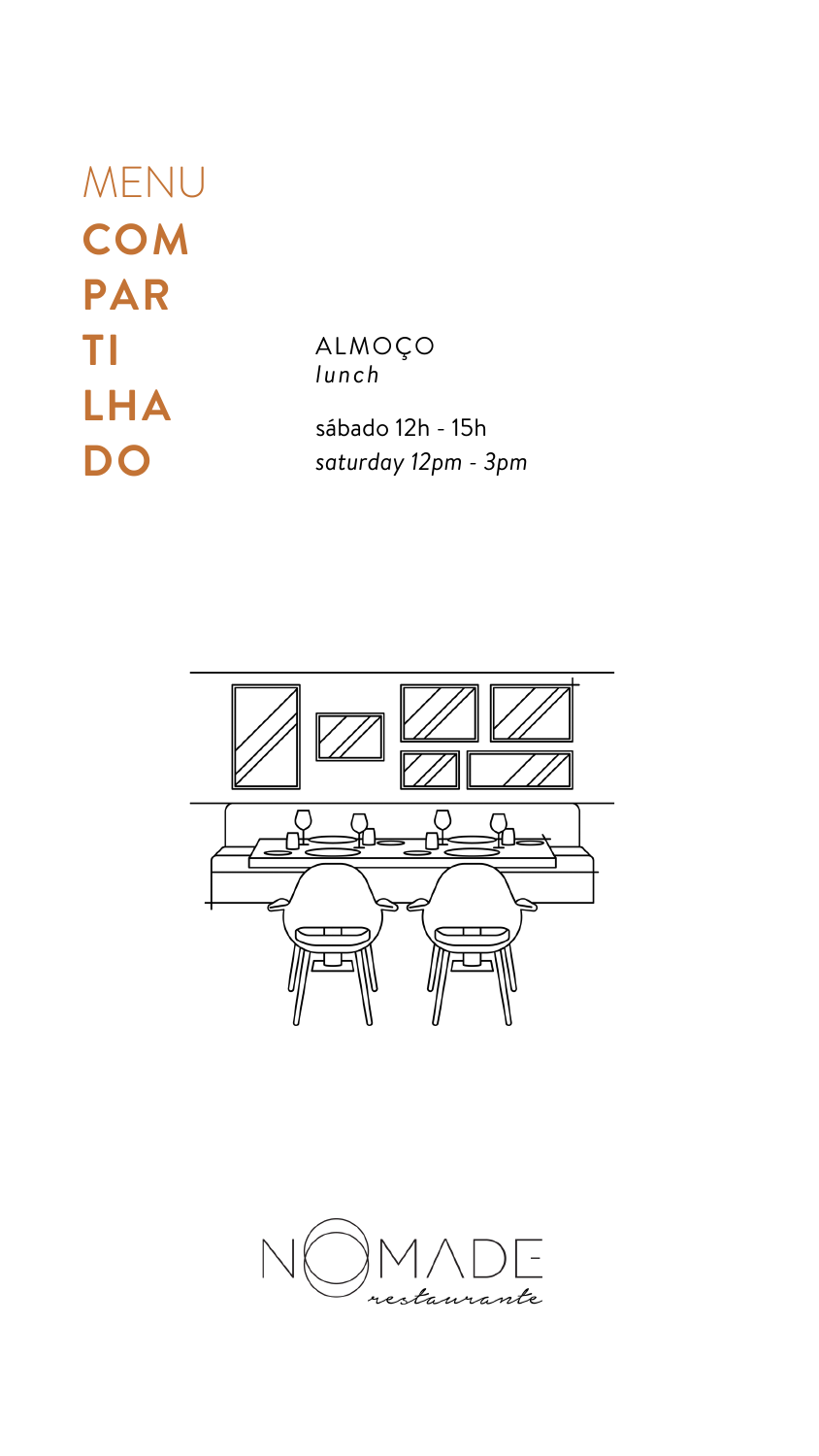

MENU **COM PAR TI LHA DO**

*O menu para compartilhar traz o conceito de unir as pessoas em um momento que além de nutrir, crie vínculos e fortaleça laços.*

*Uma grande oportunidade para um encontro especial com conversas, trocas sobre o dia a dia e partilha de boas histórias.*

*Que esse momento seja de se desconectar e se reconectar com pessoas que gostamos, para compartilhar o alimento, sorrisos, conversas e afeto.*

*The menu for sharing brings the concept of uniting people in a moment that, in addition*

*to nourishing, creates bonds and strengthens bonds.*

*A great opportunity for a special meeting with conversations, day-to-day exchanges and sharing of good stories.*

*May this moment be to disconnect and reconnect with people we like, to share food, smiles, conversations and affection.*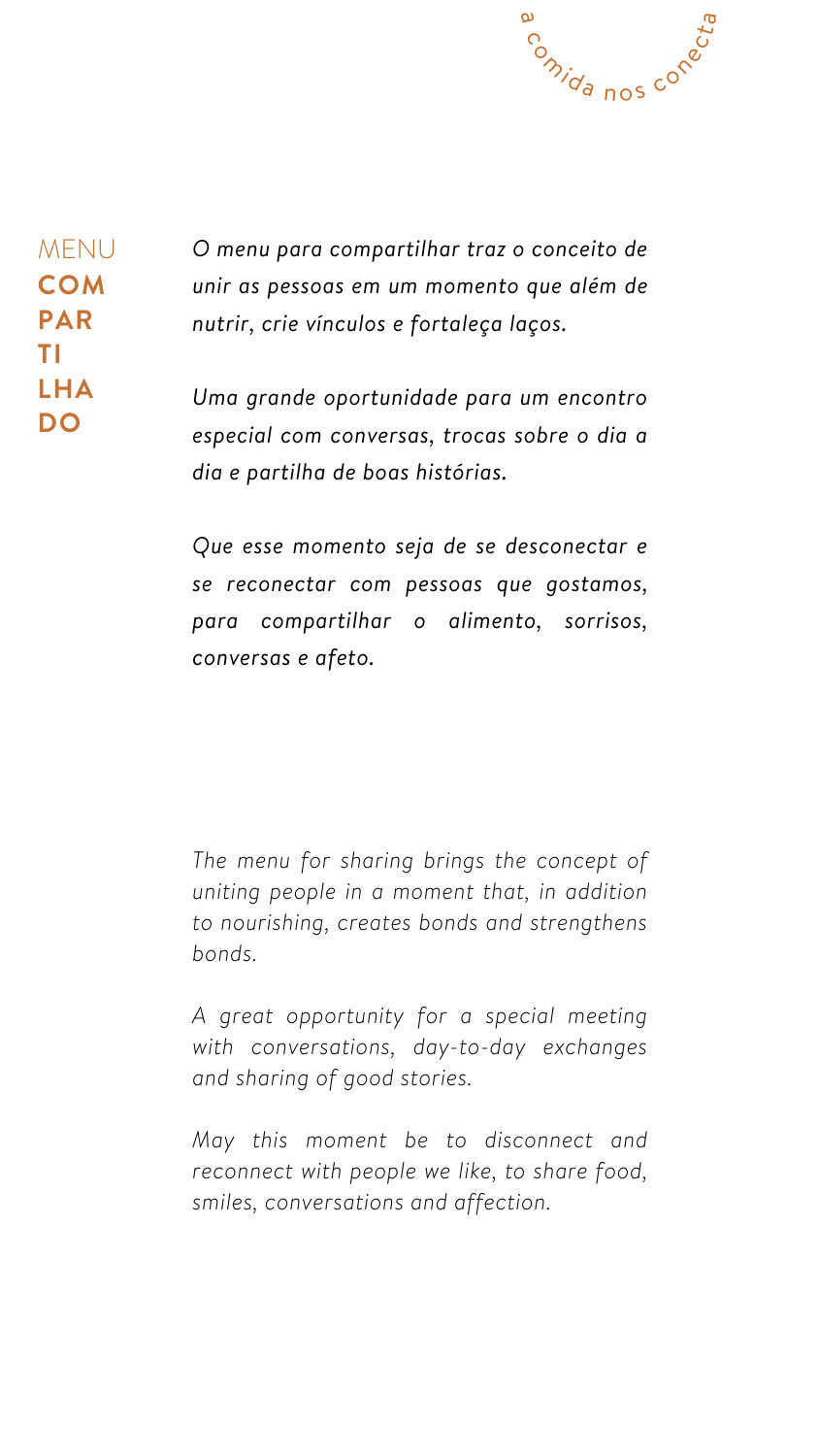ou

CAMARÕES ROSA E LULAS FRESCAS GRELHADAS NA BRASA

**COM** PAR TI LHA DO

> PEIXE DO DIA GRELHADO NA BRASA *Grilled Fish of The Day*

acompanhamentos *side dishes*



TOMATES ASSADOS, COUVE DE BRUXELAS, ERVAS FRESCAS, AMÊNDOAS, IOGURTE DE LIMÃO *Roasted Tomatoes with Brussels Sprouts, Fresh Herbs,*

SALADA DE QUINOA VERMELHA, VEGETAIS DA ESTAÇÃO *Red Quinoa Salad, Seasonal Vegetables*

*Grilled Prawn and Calamari*

ARROZ BASMATI, AROMÁTICOS *Seasoned Basmati Rice*

\*serve até 3 pessoas *\*serves up to 3 people*

*Almonds, Lemon Yogurt*

PRODUÇÃO ARTESANAL DA CASA: PÃES, GELEIA E MANTEIGA DA SEMANA *Handcrafted in-house production: Bread, jam and butter of the week*

*COUVERT*

## **MENU I 390,**

*PRATO PRINCIPAL*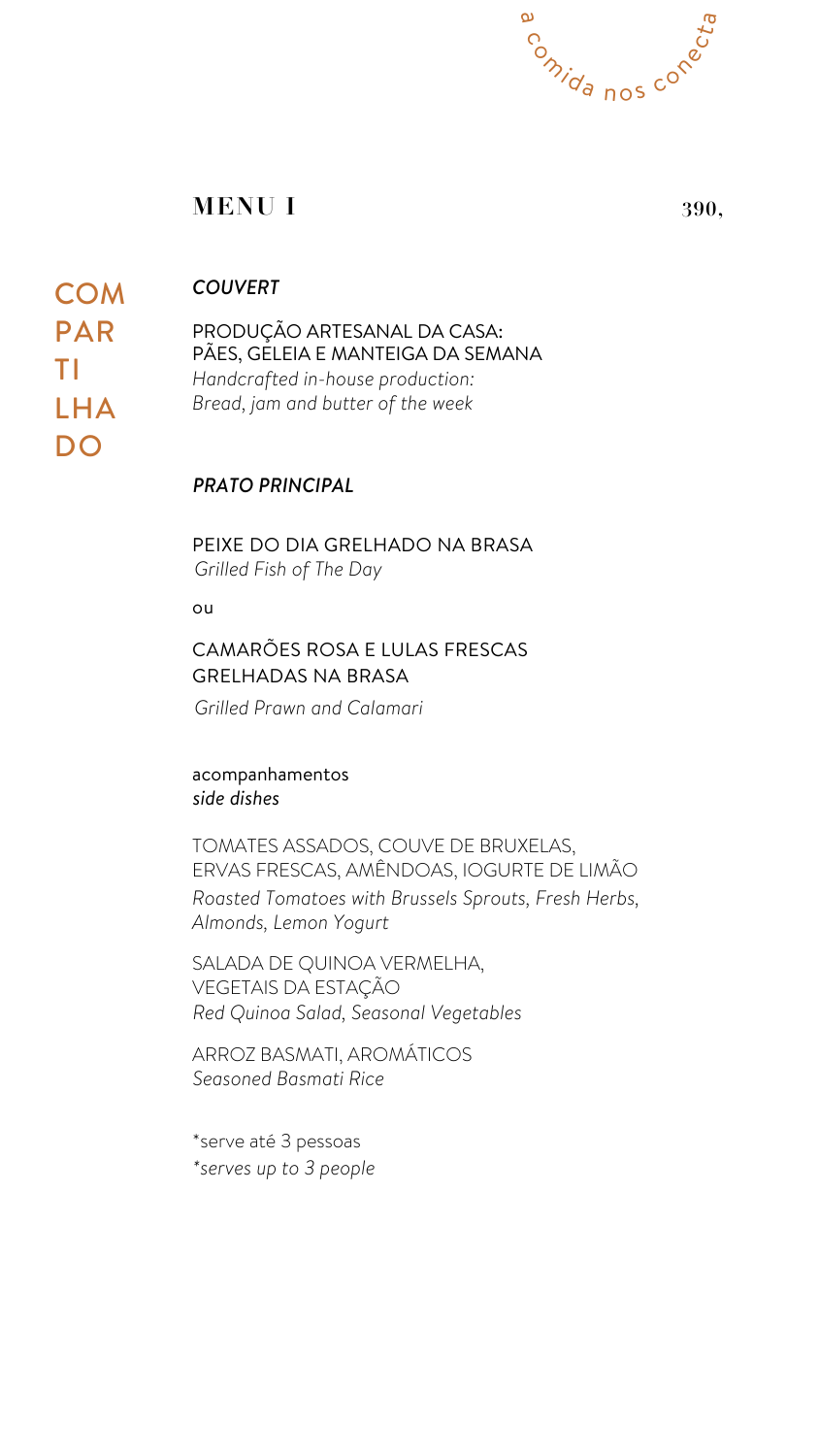# **COM** PAR TI LHA DO

PALETA DE LEITÃO ASSADA LENTAMENTE E DEFUMADA COM LENHA DE ÁRVORES FRUTÍFERAS *Slow-Roasted and Smoked Pork Shoulder*

acompanhamentos *side dishes*

## **MENU II**

BATATA DOCE DEFUMADA, CREME DE ALHO PORRÓ, AZEITE DE TOMILHO, CAPUCHINHA *Smoked Sweet Potato, Poro Garlic Cream, Thyme Oil, Nasturtium*



**410,**

SALADA DE AGRIÃO, PICLES DE CEBOLA, SUNOMONO *Watergrass Salad, Pickled Onion, Sunomono*

LENTILHA CREMOSA, BACON, COALHADA DA CASA *Creamy Lentil, Bacon, Curd*

\*serve até 3 pessoas *\*serves up to 3 people*

*PRATO PRINCIPAL*

PRODUÇÃO ARTESANAL DA CASA: PÃES, GELEIA E MANTEIGA DA SEMANA *Handcrafted in-house production: Bread, jam and butter of the week*

## *COUVERT*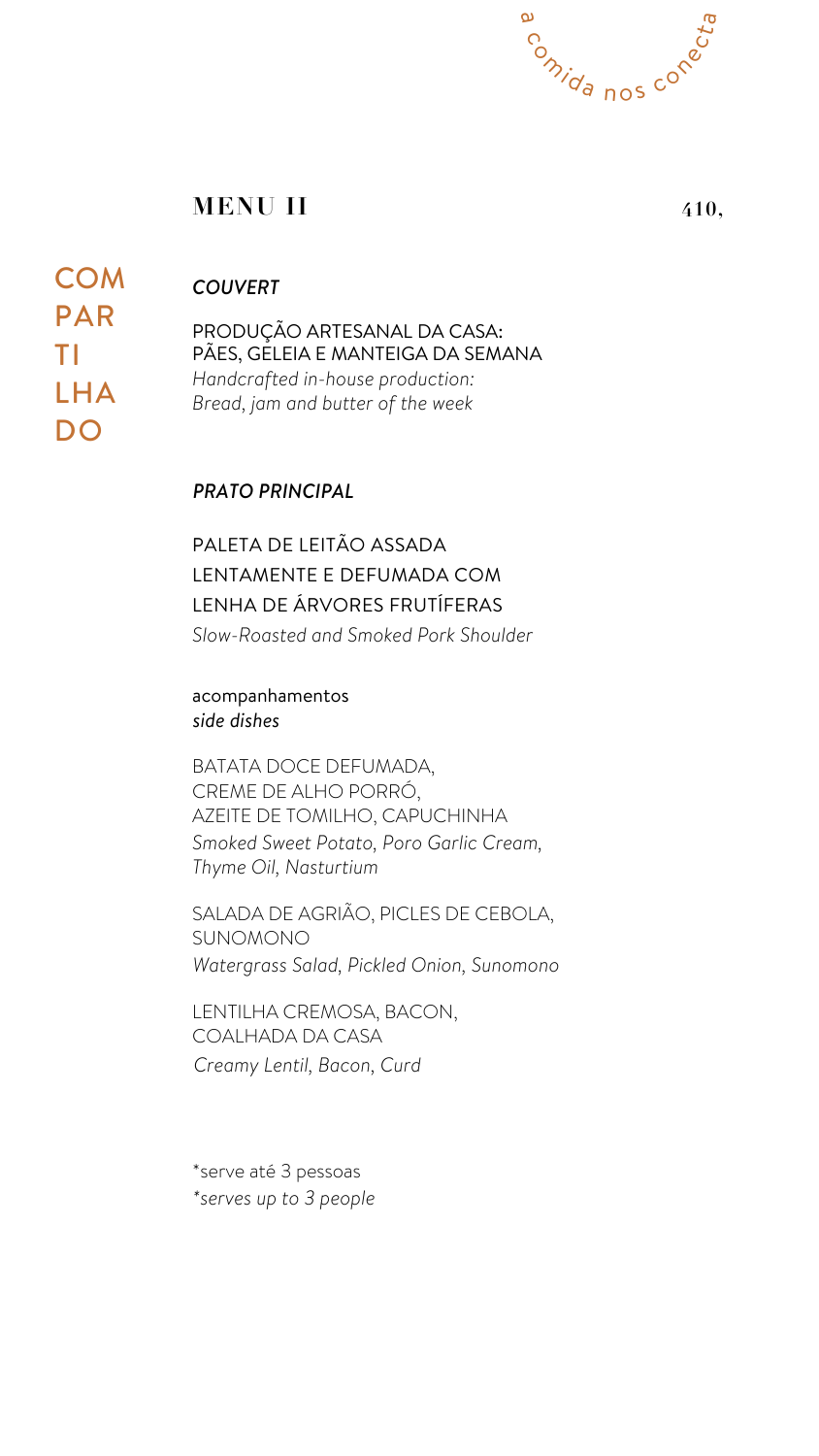**COM** PAR TI LHA DO

> ASSADO DE TIRAS E ENTRECÔTE NA BRASA *Cross Curt Short Ribs and Entrecot Grilled*

acompanhamentos *side dishes*



NHOQUE, MOLHO DE QUEIJO DEFUMADO, PÓ DE BACON *Gnocchi, Defumed Cheese Sauce, Bacon Powder*

PUPUNHA ASSADA, MISSÔ ERVAS, PICLES DE VEGETAIS *Roasted Heart of Palm, Missô, Herbs, Vegetable Pickles*

FAROFA DA CASA *Farofa*

\*serve até 3 pessoas *\*serves up to 3 people*

## **MENU III 400,**

### *PRATO PRINCIPAL*

PRODUÇÃO ARTESANAL DA CASA: PÃES, GELEIA E MANTEIGA DA SEMANA *Handcrafted in-house production: Bread, jam and butter of the week*

### *COUVERT*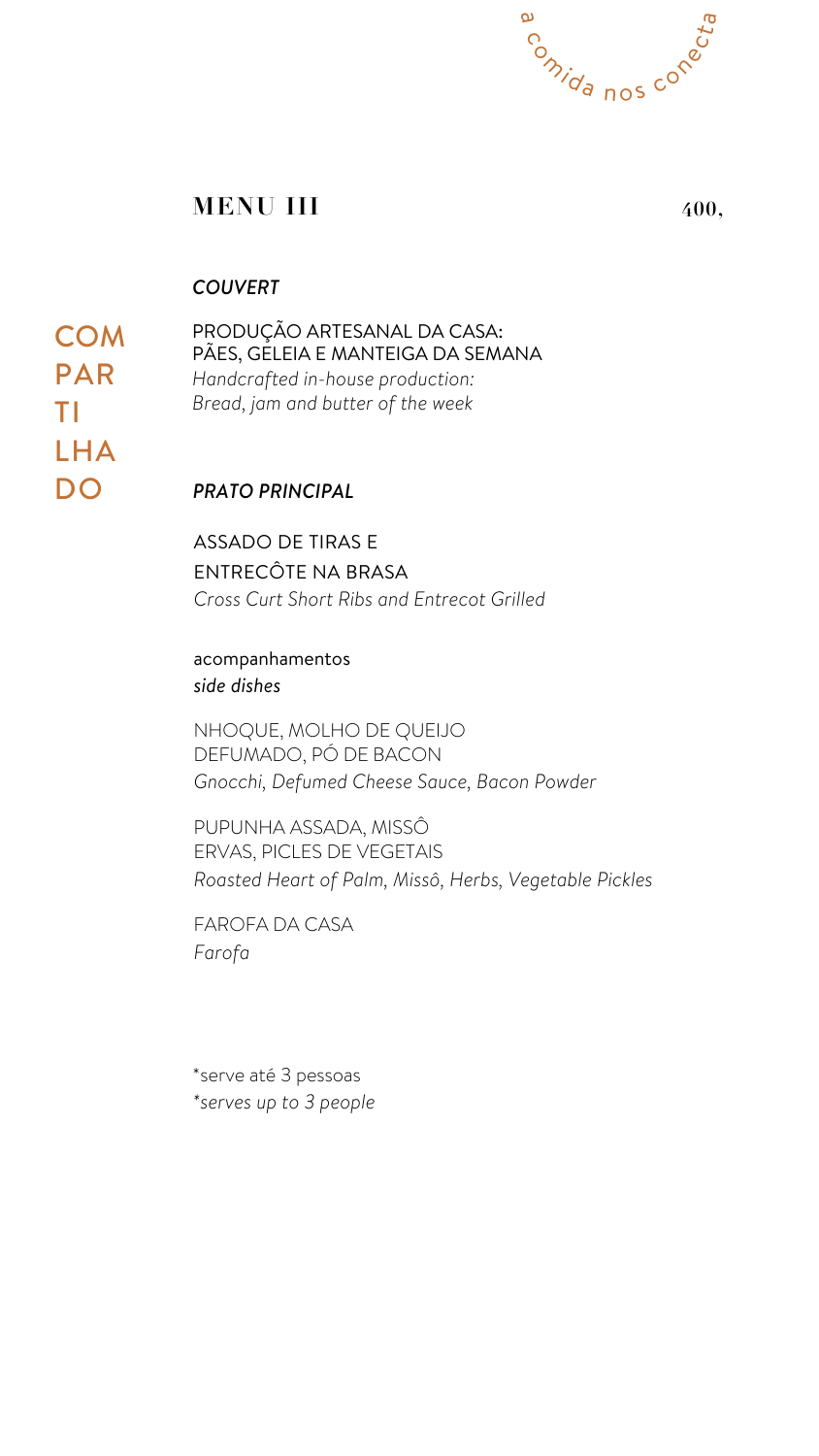### NORI CROCANTE, TARTAR DE VIEIRAS, BOTTARGA **55,** 2 UNIDADES

## SELEÇÃO DE QUEIJOS **79,**

### GOHAN FRITO, TARTAR DE ATUM, MAIONESE DE ABACATE **60,** 4 UNIDADES

OSTRA FRESCA, MEL DE SAIQUI, MARACUJÁ **35,** 2 UNIDADES *Fresh oyster, sambaqui honey, passion fruit*

#### OSTRA NA BRASA, LIMÃO (1) (1) 2 UNIDADES *Oyster on the grill, lemon* **35,**

# CARNE DE ONÇA, OVO DE CODORNA, TORRADAS **55,**

### PORQUINHO, COUVE, BACON **35,** 2 UNIDADES

TEMPURA DE OSTRA, MAIONESE DE NORI, LIMÃO ROSA **35,** 2 UNIDADES *Oyster tempura, nori mayonnaise, pink lemon*

*Selection of brazilian cheese*

## 6 UNIDADES **SNACKS** MENU **COM PAR TI LHA DO**

*Steak Tartare, quail egg, crunchy bread*





*Crunchy nori, scallop tartar, bottarga*

#### CROQUETE DE POLVO, EMULSÃO DE CAMBUCI 4 UNIDADES **69,**

GUIOZA, CAMARÃO PICANTE **42,** 4 UNIDADES *Spicy shrimp gyoza*

#### CROQUETE DE BACALHAU, MOLHO DE PIMENTA 4 UNIDADES **55,**

*Crispy rice, tuna tartar, avocado mayonnaise*

*Octopus croquete, cambuci emulsion*

*Codfish croquete, pepper sauce*

*Pork, green cabbage, bacon*

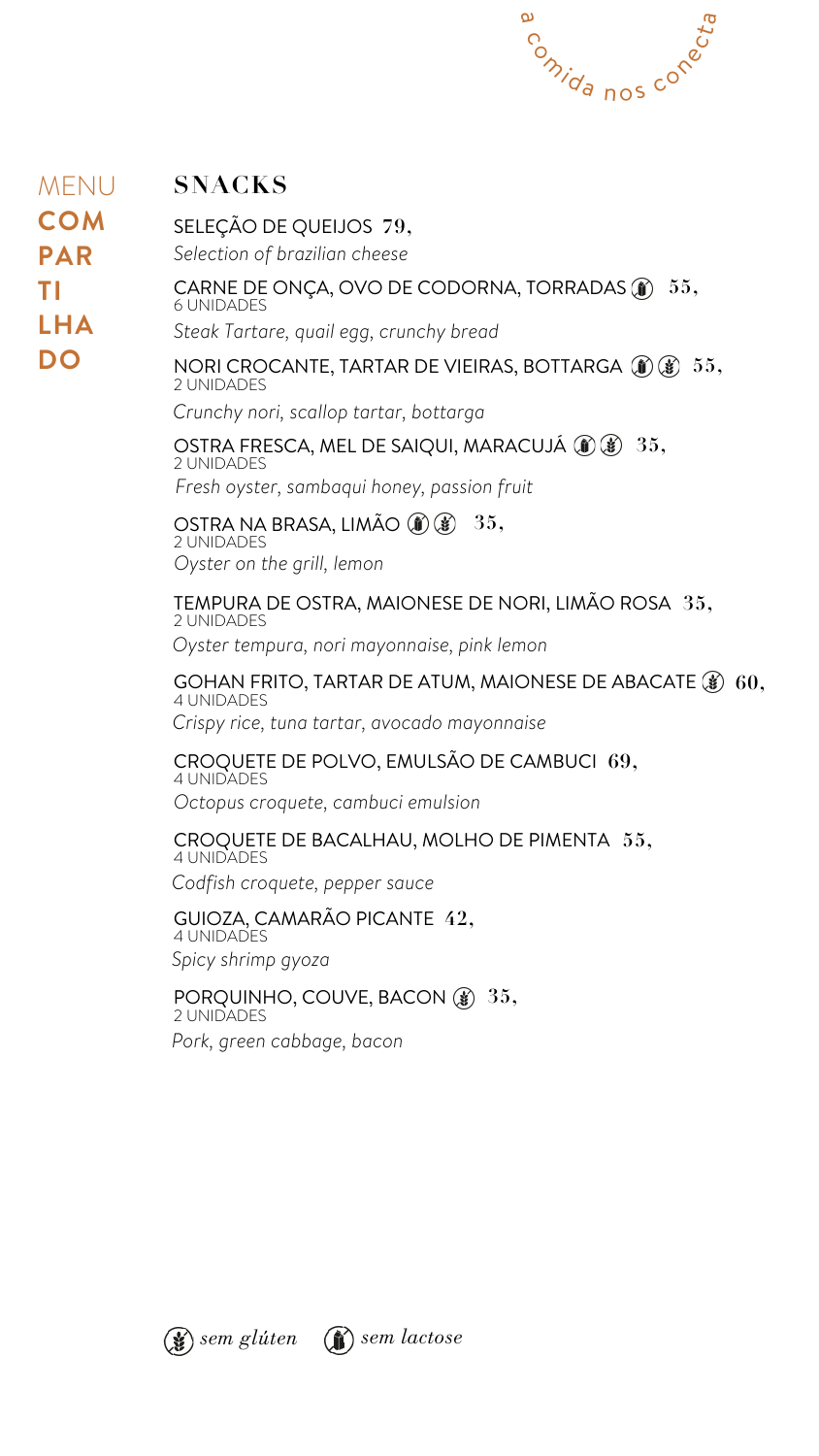## **PRINCIPAIS**

*Main Courses*

ARROZ CATETO, COGUMELOS, GEMA CURADA, VEGETAIS ASSADOS **99,** *Collared Rice, mushrooms, cured yolk, roasted vegetables*

BACALHAU, CREME DE COGUMELOS, BATATAS, MILHO *Codfish, mushroom cream, potatoes, corn* **160,**

ARROZ DE PORCO, LINGUIÇA DE CAMARÃO *Pork rice, shrimp sausage* **130,**

RAVIOLI DE CORDEIRO, COGUMELOS, ESPUMA DE GRANA PADANO *Lamb ravioli, mushrooms, grana padano foam* **132,**





## **ENTRADAS**

SALADA NOMADE - FOLHAS ORGÂNICAS, PICLES DE VEGETAIS, TORRADAS **34,** *Nomade Salad – Organic leafs, vegetables pickles, toasts*

*Starters*